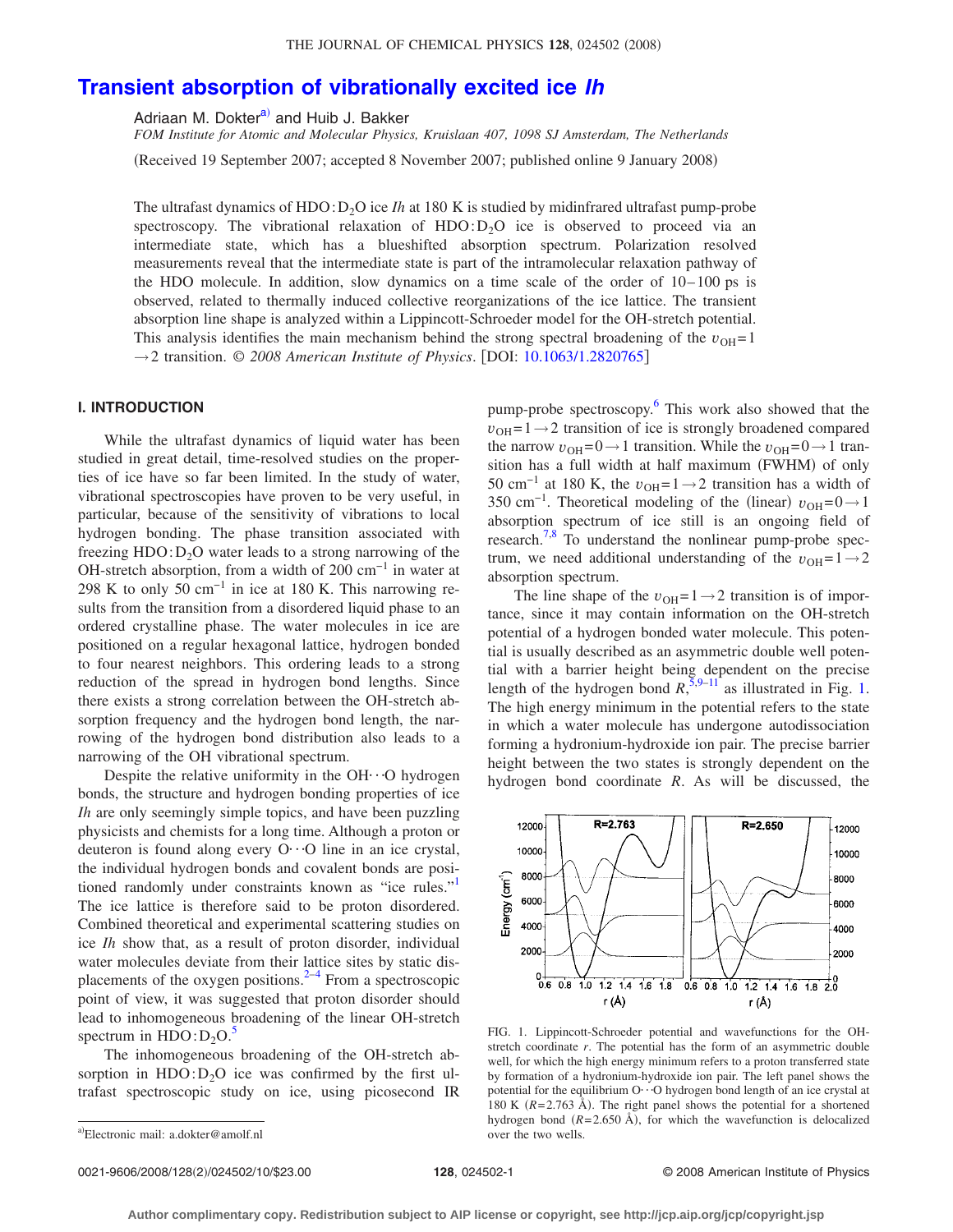$v_{\text{OH}} = 1 \rightarrow 2$  transition can strongly broaden as soon as the  $v_{OH} = 2$  state becomes close in energy to the dissociation barrier.

In this article we report on spectrally resolved subpicosecond midinfrared experiments on HDO:D2O ice *Ih*. The experiments characterize the vibrational relaxation pathway and the transient absorption line shape. The transient line shape is analyzed within a Lippincott-Schroeder model (LS model), which allows us to identify the main broadening mechanism for the  $v_{OH} = 1 \rightarrow 2$  transition.

## **II. EXPERIMENT**

We performed ultrafast midinfrared pump-probe spectroscopy on the O–H stretch vibration of diluted HDO in  $D_2O$  at 180 K. Isotopically diluted water samples  $(1:40)$  $H_2O:D_2O$  are used to prevent the signals to be affected by intermolecular resonant energy transfer of the OH-stretch vibrations, and to limit heating of the sample. Water was inserted between two  $CaF<sub>2</sub>$  windows without spacer and inserted into a closed cycle cryostat (CTI-Cryogenics). The sample was cooled to 180 K. The linear absorption is found to be isotropic for all polarization angles, which shows that the sample is polycrystalline with crystalline domains much smaller than the laser focus. No local order or dipole alignment is present in the sample.

In the experiment, a first intense midinfrared light pulse excites the OH oscillators, inducing transmission changes of a weak second time-delayed probe pulse. After excitation, the transmission is increased at frequencies matching the  $v_{\text{OH}} = 0 \rightarrow 1$  transition (because of ground state depletion of the OH-stretch vibration and stimulated emission out of the  $v_{\text{OH}} = 1$  state), while the transmission is decreased at the more redshifted frequencies matching the  $v_{OH} = 1 \rightarrow 2$  transition (because of absorption by the induced population in the  $v_{\text{OH}} = 1$  state).

The femtosecond midinfrared light source has been described previously elsewhere.<sup>12</sup> The generated probe pulses are spectrally broad compared to the pump pulses  $(150 \text{ cm}^{-1})$ and 80 cm<sup>-1</sup> FWHM, respectively), and the time resolution is  $\sim$ 150 fs. After reflecting the probe beam off a glass window to lower its intensity by 95%, the pump and probe beams are overlapped and focussed at the sample inside the cryostat. The transmitted probe beam is sent through a polarizer and spectrally resolved on a nitrogen-cooled HgCdTe detector array using a polychromator. Using an automated rotatable mount, the polarizer can be set either parallel or perpendicular with respect to the pump polarization, and at each delay point both probe components are detected consecutively. In this way, pump induced transmission changes for both the probe component polarized parallel  $(\Delta \alpha_{\parallel})$  and perpendicular  $(\Delta \alpha_{\perp})$  with respect to the pump polarization are measured.

The two polarization components are used to construct the so-called rotation-free signal  $\Delta \alpha_{RF}(\omega, t)$  and the anisotropy parameter  $R(\omega, t)$  (depending both on the probe frequency  $\omega$  and the probe time delay *t*). The rotation-free signal is given by

<span id="page-1-0"></span>

FIG. 2. Pump induced absorbance change plotted as a function of probe frequency at probe delay *t* of 0.3, 0.5, 0.8, and 3 ps. The negative induced absorption signal is strongly broadened compared to the positive bleaching signal. The absorbance change is defined as  $\ln(T/T_0)$ , where *T* is the transmittance after a delay  $t$  of the excitation by the pump, and  $T_0$  the transmittance in the absence of pump excitation.

$$
\Delta \alpha_{\rm RF}(\omega, t) = \frac{1}{3} (\Delta \alpha_{||} + 2\Delta \alpha_{\perp}). \tag{1}
$$

This signal is not affected by molecular reorientation. The anisotropy parameter is defined as

$$
R(\omega, t) = \frac{\Delta \alpha_{||} - \Delta \alpha_{\perp}}{\Delta \alpha_{||} + 2\Delta \alpha_{\perp}}.
$$
 (2)

This parameter reflects only anisotropic absorption changes. Its amplitude will not decay as long as molecules keep the orientational information of the pump process, by which preferentially molecules parallel to the pump polarization are excited. For an ensemble of randomly oriented dipole oscillators, the maximum anisotropy value equals 0.4.

## **III. RELAXATION DYNAMICS OF VIBRATIONALLY EXCITED ICE**

Figure [2](#page-1-0) shows the transient absorption of HDO ice  $(H<sub>2</sub>O: D<sub>2</sub>O = 1:40)$  at several delays after vibrational excitation by the pump pulse. The transient line shape consists mainly of a narrow bleaching peak at the OH-stretch absorption around 3300 cm−1, and a very broad induced absorption around 3000 cm−1. This large difference in linewidth was previously observed by picosecond IR hole-burning spectroscopy, $\delta$  the induced absorption peak being over a factor of 5 broader than the bleaching contribution.

We determine the OH-stretch vibrational relaxation rate by measuring the decay of the induced absorption in time. The spectral region of the induced absorption  $(2800-3200 \text{ cm}^{-1})$  contains no other absorbing species, making the signal solely proportional to the population of the  $v_{\text{OH}}$  = 1 vibrational state. In agreement with previous work,<sup>13</sup> we find that at all frequencies the induced absorption decays monoexponentially with a time constant of  $420 \pm 20$  fs.

Interestingly, the induced bleaching around  $3300 \text{ cm}^{-1}$ decays differently than the induced absorption around 3000 cm−1. This is illustrated in Fig. [3,](#page-2-0) in which the transient absorbance change at the peak of the bleaching is compared with the decay of the induced absorption. Both curves are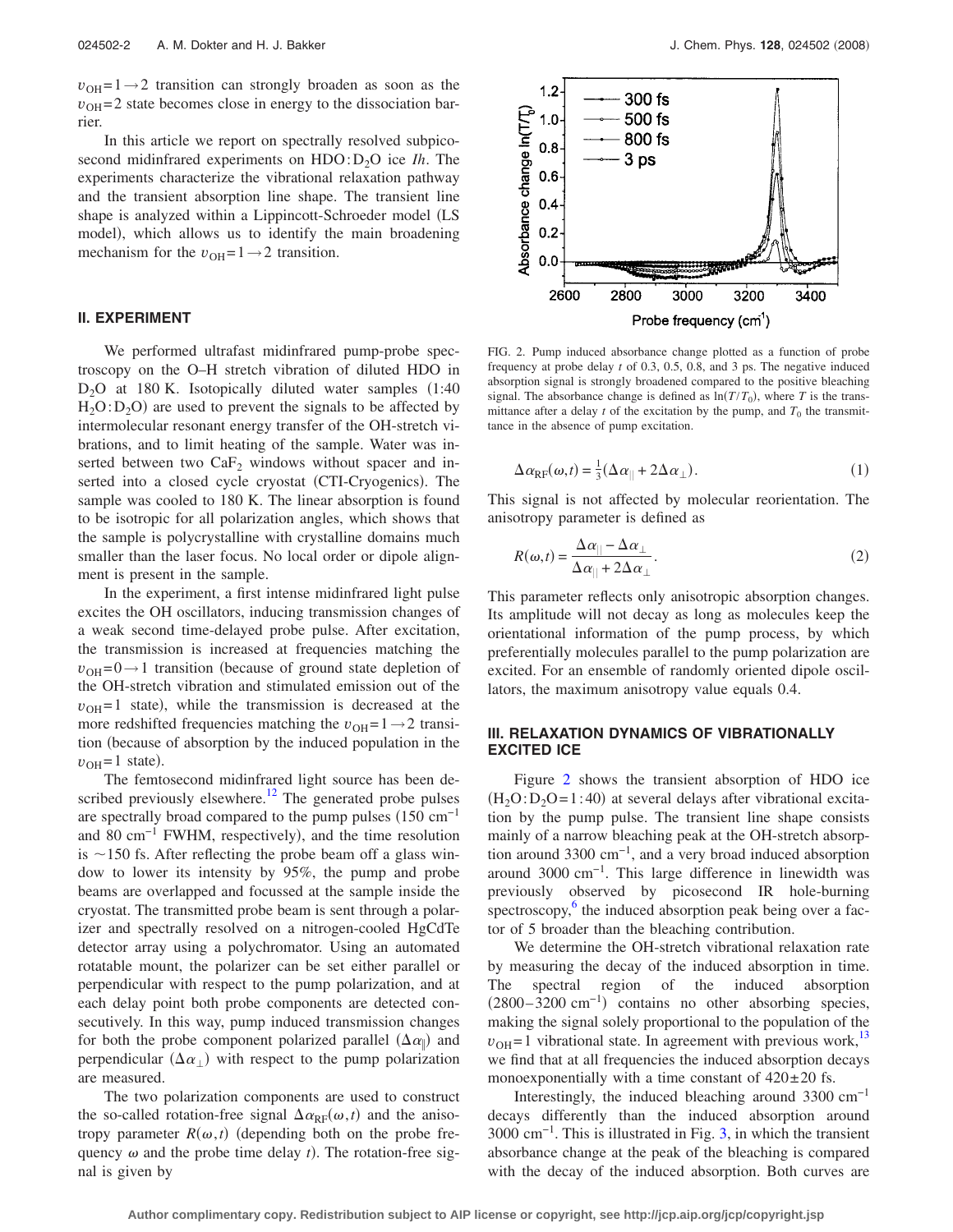<span id="page-2-0"></span>

FIG. 3. Pump induced absorbance change plotted as a function of probe delay at 3290 cm<sup>-1</sup> (center frequency bleaching) and 3000 cm<sup>-1</sup> (center frequency induced absorption). Both curves are scaled to equal amplitude and sign to facilitate comparison of the dynamics. The relaxation is faster for the induced absorption than for the bleaching.

scaled to equal amplitude and sign to facilitate easy comparison of the dynamics. The figure clearly shows that the sharp bleaching feature around 3300 cm−1 decays at about half the rate of the induced absorption.

A more careful examination of the transients shown in Fig. [2](#page-1-0) shows additional spectral dynamics, namely, the appearance at about 400 fs of an induced absorption around 3380 cm−1. At later delays, the transient spectrum takes the form of a thermal difference spectrum, which also results in induced absorption, however, at 3320 cm−1. This thermal signal  $\Delta \alpha_T(\omega, t)$  arises from effects of heating of the sample due to the intense pump pulse, i.e., the effect on the OHstretch absorption of population of low-frequency modes after vibrational relaxation.<sup>14</sup>

We find that the induced absorption at 3380 cm<sup>-1</sup> grows in at a rate that equals the vibrational relaxation, and disappears when the relatively slow decay of the bleaching at 3300 cm−1 is also complete. These corresponding time scales suggest that both the absorption at 3380 cm−1 and the longer lifetime of the bleaching at 3300 cm<sup>-1</sup> arise from the same effect, namely, that the vibrational relaxation proceeds via an intermediate state.

To determine the spectral signature of this intermediate state, we fit the data to a simple kinetic model, as illustrated in Fig. [4.](#page-2-1) State 0 comprises the thermal ground state of the water molecules, and state 1 represents the thermal ground state 0 plus one quantum in the OH-stretch coordinate. Vibrational relaxation from the initially populated state 1 proceeds via a nonthermal intermediate level 0\* with a different associated cross section. This model does not make any assumptions on the nature or energy of the intermediate state. The total rotation-free pump-probe signal  $\Delta \alpha(\omega, t)$  can be written in terms of the populations  $N_1$ ,  $N_0^*$  of the levels in Fig. [4](#page-2-1) of the initially excited molecules only, the absorption cross-sections  $\sigma$  between these levels, and the total concentration of absorbing molecules  $C<sup>14</sup>$ 

<span id="page-2-3"></span>
$$
\Delta \alpha(\omega, t) \propto \Delta \sigma_{PP}(\omega) N_1(t) + \Delta \sigma_{01} * (\omega) N_0^*(t) + \Delta \alpha_T(\omega, t),
$$
\n(3)

<span id="page-2-1"></span>

FIG. 4. Schematic overview of the model that describes the population dynamics of excited HDO molecules. Relaxation from the excited  $v_{OH} = 1$ state proceeds via an intermediate level 0\* with associated OH-stretch cross section  $\sigma_{01}^*(\omega)$  that is different from the cross section  $\sigma_{01}^*(\omega,t)$  in the ground state.

$$
\Delta \sigma_{\text{PP}}(\omega) = [\sigma_{12}(\omega) - 2\sigma_{01}(\omega, 0)],
$$
  
\n
$$
\Delta \sigma_{01} * (\omega) = [\sigma_{01}^*(\omega) - \sigma_{01}(\omega, 0)],
$$
  
\n
$$
\Delta \alpha_T(\omega, t) = C[\sigma_{01}(\omega, t) - \sigma_{01}(\omega, 0)].
$$
\n(4)

The time dependencies of the populations and  $\Delta \alpha_T$  are described in Appendix A. Fitting our data to the kinetic model gives the spectra  $\Delta \sigma_{\rm PP}(\omega)$  and  $\Delta \sigma_{01}^*(\omega)$  and the lifetime of the intermediate level  $\tau_{eq}$ , which is found to be 390±40 fs. Figure [5](#page-2-2) shows the fitted curves overlayed with the measured data for five frequencies up to 3 ps.

In Fig. [6](#page-3-0) the spectra  $\Delta \sigma_{\text{PP}}(\omega)$  and  $\Delta \sigma_{01}*(\omega)$  are shown.  $\Delta \sigma_{PP}(\omega)$  equals the pure pump-probe line shape at time *t*  $=0$ , before any vibrational relaxation has occurred. We find a FWHM of the bleaching line of 44 cm−1, and 300 cm−1 for the induced absorption.  $\Delta \sigma_{01} * (\omega)$  is the pump-probe spectrum associated with the intermediate level.

An important question regarding the nature of the intermediate level is whether the intermediate state absorption is solely due to molecules that were excited, or that also nonexcited molecules contribute to the intermediate state absorption. In the first case vibrational relaxation leads to popula-

<span id="page-2-2"></span>

FIG. 5. Pump induced absorbance change plotted as a function of probe delay at various probe frequencies. From 3 ps onwards absorbance changes are observed related to slow collective rearrangements of the hydrogen bonded crystal lattice.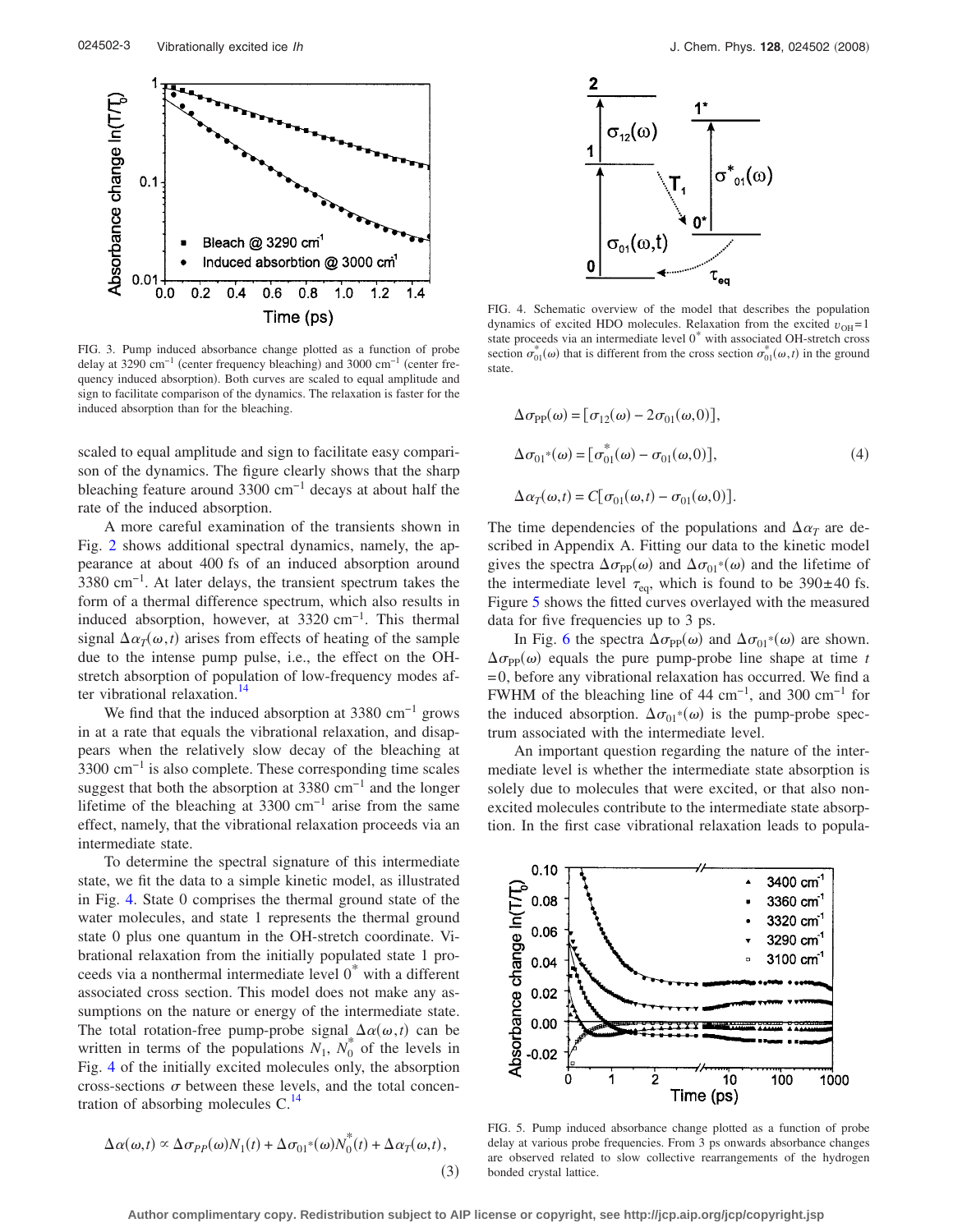<span id="page-3-0"></span>

FIG. 6. Pure pump-probe spectrum  $\Delta \sigma_{PP}(\omega)$  ( $\bullet$ , solid line) and intermediate state pump-probe spectrum  $\Delta \sigma_0^*(\omega)$  ( $\circlearrowright$  dashed line). For comparison, the linear OH-stretch absorption spectrum of isotopically diluted (1:40) ice at 180 K is shown (dotted line). Since our probe spectrum is not broad enough to cover the full spectral range of interest, the displayed data result from merging three spectra measured separately with the probe wavelength centered at 2800, 3000, and 3300 cm−1. The inset shows the extracted linear absorption of the intermediate state  $\sigma_0^*$ .

tion of modes localized near the excited OH group that change its OH-stretch absorption frequency, while in the latter case vibrational relaxation populates delocalized modes that affect the OH-stretch absorption frequencies of several molecules, including molecules that were not excited.

We can distinguish between these two cases by examining the anisotropic signal as shown in Fig. [7.](#page-3-1) In the spectral region of the broad induced absorption, the intermediate state has no cross section, and we measure only the anisotropy value of the molecules of which the OH-stretch vibration is excited. Within the accuracy of our experiment, this anisotropy is shown to retain a constant value of 0.3. This value is somewhat lower than the expected value of 0.4, probably because of scattering of the probe light. The constant value shows that during vibrational excitation the OH-stretch transition dipole in the first excited state does not change orientation, as expected for a rigid crystalline structure as ice. In spectral regions where also the intermediate state has signifi-

<span id="page-3-1"></span>

FIG. 7. Anisotropy decay at various probe frequencies. We observe no significant decay of the anisotropy within the first 1 ps. At the probe frequency of 3415 cm<sup>-1</sup> (○) only the intermediate state absorbs. The intermediate state anisotropy equals that of the bleaching  $(\blacksquare)$  and induced absorption  $($ <sup>o</sup> $)$  contributions.

cant cross section, we measure the exact same anisotropy, also when most population has been transferred to the intermediate level from 500 fs onwards. The transition dipole of the intermediate state absorption therefore has to be parallel to the transition dipole of the initial state, otherwise the anisotropy of the intermediate state would have been lower. This demonstrates that the intermediate state absorption originates from spectral changes of the excited molecules only, following their vibrational relaxation, and is likely related to intramolecular relaxation.

To obtain the linear absorption spectrum of molecules in the intermediate state  $\sigma_{01}^*(\omega)$ , we need to add the linear absorption spectrum of molecules in the ground state  $\sigma_{01}(\omega)$  to the intermediate state pump-probe spectrum  $\Delta \sigma_{01} * (\omega)$  with the correct proportionality constant [see Eq.  $(3)$  $(3)$  $(3)$ ]. If we assume that  $\sigma_{12}(\omega)$  has little absorption above 3200 cm<sup>-1</sup> we can write  $\sigma_{01}^{*^{-}}(\omega) = \Delta \sigma_{01}^{*}(\omega) - \frac{1}{2}\Delta \sigma_{PP}(\omega)$  for  $\omega > 3200$  cm<sup>-1</sup>. The intermediate state spectrum obtained in this way is shown in the inset of Fig. [6.](#page-3-0)

Compared to the initial state, the intermediate state absorption is broader with a FWHM of  $100±20$  cm<sup>-1</sup> and blueshifted to  $3350\pm20$  cm<sup>-1</sup>. This blueshift can result both from intramolecular relaxation to the bending mode and from relaxation to local hydrogen bond modes. Excitation of the bending vibration dynamically decouples the OH-stretch motion from the hydrogen bond, resulting in hydrogen bond weakening and a blueshift of the OH-stretch frequency. Recently, a blueshifted intermediate state associated with the excitation of a bending quantum was also reported for liquid water.<sup>15</sup> The OH-stretch absorption spectrum is known to blueshift with increasing temperature, which is predominantly caused by the weakening of the hydrogen bonds. A local temperature rise by about 200 K can be achieved by the energy of one relaxed vibrational quantum (calculated from molecular density and specific heat, in the limit where the energy is shared by one HDO molecule and its four next neighbors only). $\frac{6}{5}$  $\frac{6}{5}$  $\frac{6}{5}$ 

As a final point of interest, the thermal pump-probe spectrum  $\Delta \alpha_T(\omega, t)$  shows some remarkable dynamics over longer timescales, as displayed in Fig. [5.](#page-2-2) The dynamics has multiexponential character, as is often observed for processes involving heat diffusion. The strongest increase in the thermal signal is observed from  $3$  to  $40$  ps (exponential time constant of  $5\pm 1$  ps). Further, small signal increases are observed up to 100–400 ps, after which the thermal signal starts to decay as a result of cooling.

In the context of superheating experiments of ice reported in literature, it has been suggested that these slow dynamics are related to partial melting of the ice lattice.<sup>16</sup> In our experiment a melting process is, however, not likely to occur. The amount of heat dumped in the sample is very limited in view of the low concentration of OH-stretch absorbers, causing the sample to be heated by a few degrees kelvin only after completion of the vibrational relaxation of the intermediate state. The longer time scale dynamics are likely caused by collective reorganization of the ice lattice (e.g., thermal expansion). Since these dynamics involve very low-frequency modes in the hydrogen bond coordinates, the thermal equilibrium positions for these coordinates are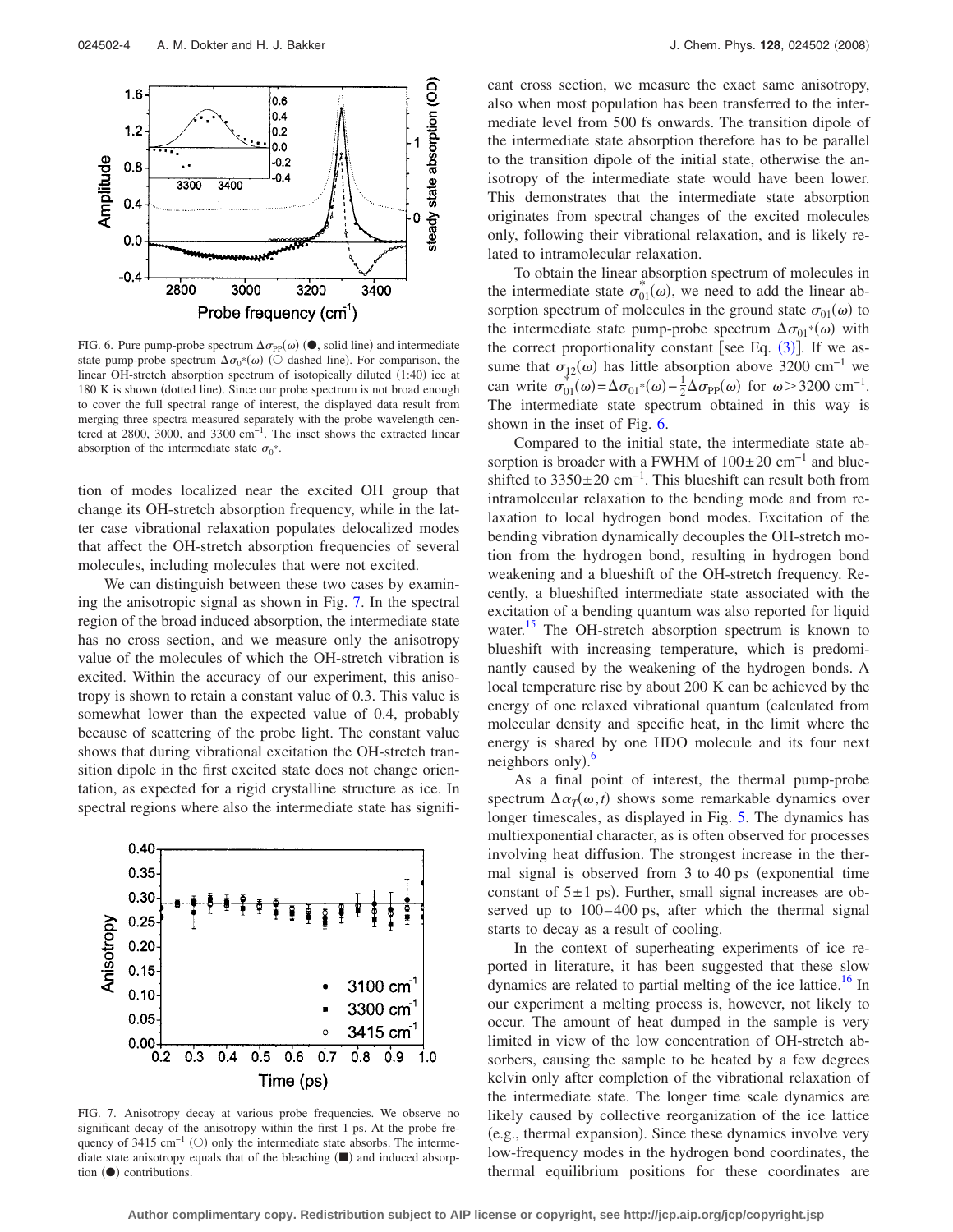reached fairly slowly. Cooling of the focal region to the surrounding temperature will cause the thermal signal to decay entirely eventually, as seen from 400 ps onwards.

# **IV. ABSORPTION LINE SHAPE OF VIBRATIONALLY EXCITED ICE**

# **A. OH-stretch frequency dependence of the hydrogen bond**

A striking feature of the pure pump-probe spectrum  $\Delta \sigma_{\rm PP}(\omega)$  of ice is the huge difference in linewidth between the  $v_{OH} = 1 \rightarrow 2$  and  $v_{OH} = 0 \rightarrow 1$  transitions. A possible explanation for the huge width of the  $v_{OH} = 1 \rightarrow 2$  can be found from the effect of the hydrogen bond on the OH-stretch vibrational potential. This OH-stretch vibrational potential is usually described as an asymmetric double well potential with a barrier height being dependent on the precise length of the hydrogen bond  $R^{5,9,10}$  $R^{5,9,10}$  $R^{5,9,10}$  $R^{5,9,10}$  $R^{5,9,10}$ 

We describe the relation between OH-stretch frequency and hydrogen bond length by a Lippincott-Schröder model,<sup>9</sup> which has been applied successfully in the description of the transient spectrum of liquid water[.11](#page-9-0)[,17](#page-9-6) The LS potential for the O–H coordinate of the water molecule is given by

<span id="page-4-0"></span>
$$
V_{LS}(r,R) = D_a[1 - e^{-n_a(r - r_0)^2/2r}] + D_b[1 - e^{-n_b(R - r - r_0)^2/2(R - r)}] + V_0(r,R),
$$
 (5)

where  $V_0(r, R)$  is a potential term that sets the absolute minimum of the full potential at 0 for all  $(r, R)$ . We adopt the same parameters of  $V_{LS}(r, R)$  as used previously in the description of the transient spectrum of liquid water, $17$  except for the parameter  $n_a$  (10.0 Å<sup>-1</sup>), which was slightly upscaled to yield the correct central OH-stretch absorption frequency at 180 K  $(3290 \text{ cm}^{-1})$  at the experimentally determined equilibrium hydrogen bond length of 2.76 Å.<sup>4</sup> The energy  $D_a$ equals the O–H binding energy of water of 38 750 cm−1  $(4.8 \text{ eV})$ .  $r_0$  represents the O–H bond length in the gas phase in the absence of a hydrogen bond  $(0.97 \text{ Å})$ . Parameters  $n_b$  $(16.5 \text{ Å}^{-1})$  and  $D_b$   $(25000 \text{ cm}^{-1})$  are determined by the relations between the O–H bond length *R*, the O–H stretch vibrational frequency, and the oxygen-oxygen distance  $R^{9,17}$  $R^{9,17}$  $R^{9,17}$  $R^{9,17}$ .

The LS potential is illustrated in Fig. [1.](#page-0-1) The low energy minimum refers to the normal hydrogen bonded configuration of the water molecule. The high energy minimum refers to the configuration in which the hydrogen bond donating water molecule has undergone autodissociation, forming a hydroxide and hydronium ion pair by a proton transfer event to the neighboring water molecule. For strong (short) hydrogen bonds, the energy barrier between these two configurations gets substantially lowered. When the barrier height is of the order of the energy of the  $v_{OH} = 2$  state of the OH stretching vibration, the vibrational wavefunction gets delocalized over the two wells, reflecting the possibility of proton transfer. The precise energy of the vibrational state will be highly sensitive to the precise height of the energy barrier and, thus, to the hydrogen bond coordinate. In other words, small variations in *R* can give a large spread in  $v_{OH} = 2$  vibrational energies, and therefore lead to a significant broadening of the  $v_{OH} = 1 \rightarrow 2$  absorption. This mechanism has been shown to adequately explain the line shape of vibrationally excited liquid water.<sup>11[,17](#page-9-6)</sup> We will test whether a similar mechanism can explain the huge broadening of the  $v_{OH} = 1 \rightarrow 2$  transition in ice.

We will estimate the distribution in hydrogen bond lengths of an ice *Ih* crystal at 180 K, and how these hydrogen bonds will be partly modulated in time by the presence of low-frequency phonons (Sec. IV B). With these ingredients we can calculate the dipole time correlation functions (Sec. IV C) that determine the ground state and excited state absorptions. Finally, we discuss the transient absorption line shapes resulting from these calculations (Sec. IV D).

## **B. Hydrogen bond distribution and dynamics**

The linewidth of the  $v_{OH} = 0 \rightarrow 1$  transition equals 50 cm−1 at 180 K. This linewidth cannot be explained from the lifetime of the  $v_{OH} = 1$  state  $(T_1^{v=1} = 0.42 \text{ ps})$ . Lifetime broadening leads to a Lorentzian absorption profile for each oscillator, with the FWHM linewidth being only 13 cm−1  $[1/(2\pi T_1^{\nu-1})]$ . The OH-stretch linewidth must therefore be additionally broadened by the dynamics and the spread in length of the hydrogen bonds that occur in the ice crystal. To calculate the transient line shape, we need to know these hydrogen bond dynamics and length distribution. We can then relate these to OH-stretch frequencies and cross sections by the LS model as shown in the previous paragraph.

Proton disorder in the ice crystal leads to a static spread in oxygen positions in the ice lattice, even at low temperatures. Therefore, a static spread  $\Delta_{R,\text{stat}}$  in the O $\cdots$ O hydrogen bond lengths *R* exists in the ice lattice, which is unfortunately very hard to deduce from experimental scattering studies.<sup>4</sup> This static distribution in hydrogen bond lengths will determine the inhomogeneous broadening of the ice OH-stretch absorption. Picosecond IR hole-burning experiments reported some inhomogeneous broadening of the OHstretch band, however, only with a very narrow distribution (spectral holes were separated by at most  $15 \text{ cm}^{-1}$ , corresponding to a standard deviation in hydrogen bond lengths of  $\sim$ 0.4 pm in our LS model, $\degree$  which is small compared to the standard deviation of 1.5 pm of room temperature liquid water $^{17}$ ). A recent theoretical study<sup>4</sup> also shows a very small standard deviation of 0.7 pm. We therefore assume in our calculation a Gaussian hydrogen bond distribution  $f_{stat}(R)$  of fixed standard deviation  $\Delta_{R,\text{stat}} = 0.4$  pm around equilibrium bond length  $R_0$ =2.76 Å, in close agreement with the small hydrogen bond spreads found both in theory and experiment. Within the LS model, this hydrogen bond distribution leads to a FWHM OH-stretch  $v_{OH} = 0 \rightarrow 1$  linewidth of only 20 cm<sup>-1</sup>. This is much narrower than the experimentally measured linewidth of 50 cm<sup>-1</sup> at 180 K, for which proton disorder alone can therefore not account.

Another line broadening mechanism results from lattice dynamics that modulate the O $\cdot \cdot$ O hydrogen bond,<sup>18</sup> and thereby the OH-stretch frequency. Thermally excited phonons will modulate the hydrogen bond coordinate by a certain amplitude and at a characteristic time scale. In our model we will assume that the presence of phonons will lead to a diffusional modulation of the hydrogen bond coordinate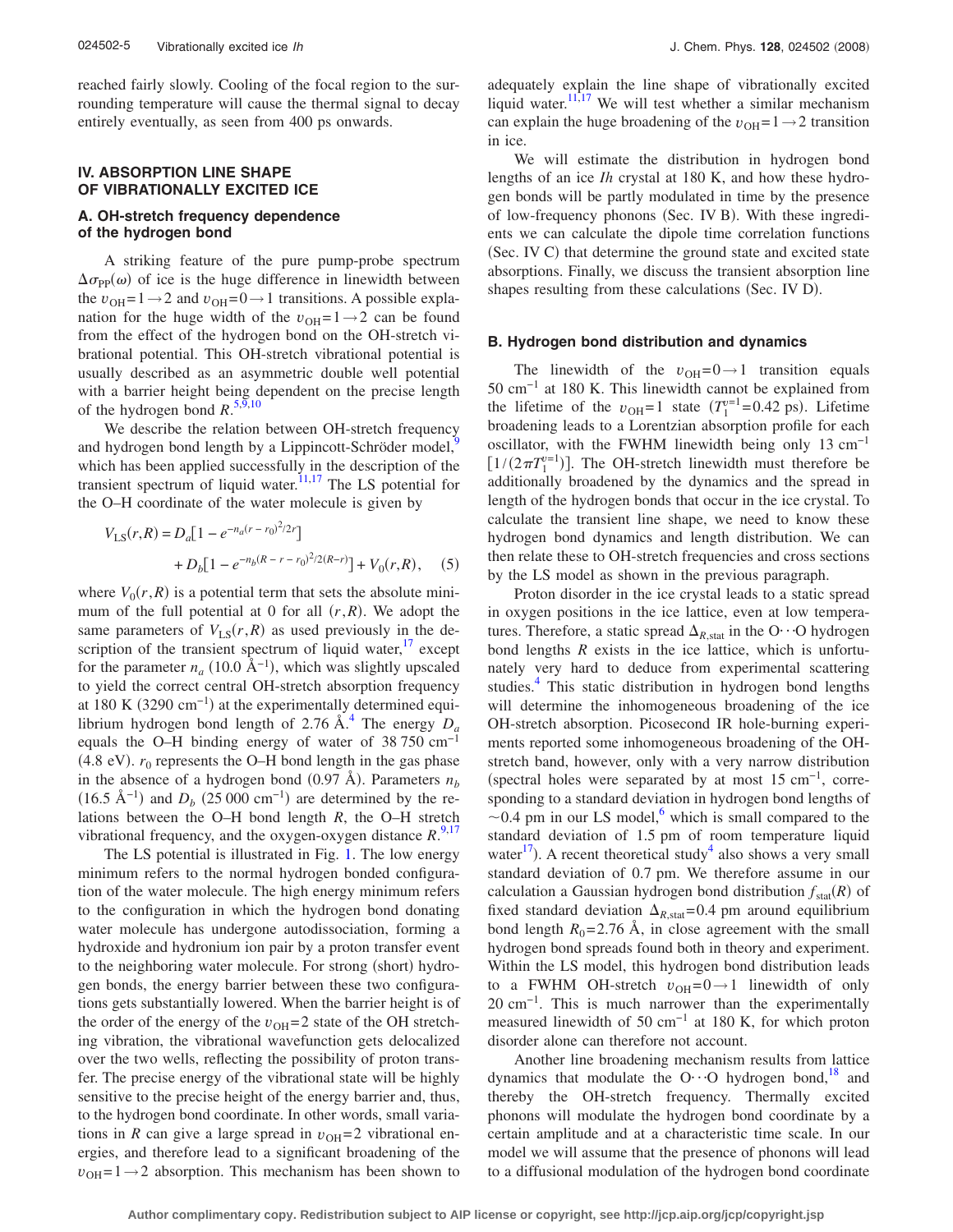(see Appendix B). We thereby do not model certain phonon satellite band progressions that are observed in the OHstretch spectrum of isotopically dilute ice.<sup>19</sup> These are associated with combined transitions to higher energy underdamped nonthermal phonons.

We need to make assumptions about the amplitude and rate of the hydrogen bond fluctuations. The amplitudes of the fluctuations are related to phonon amplitudes, which are typically smaller than  $2 \text{ pm}$ .<sup>20</sup> This sets an upper limit to the width  $\Delta_{R,\text{dyn}}$  of the hydrogen bond distribution that is dynamically sampled by the hydrogen bond length fluctuations. The rate of the fluctuations is set by a diffusional constant for the hydrogen bond length modulation process. This diffusional constant *D* is directly related to the decay constant  $\tau_c$ of the frequency correlations [see Eq.  $(B11)$  $(B11)$  $(B11)$ ]. We assume that  $\tau_c \gtrsim h/(k_B T) = 0.27$  ps, i.e., the frequency correlations cannot decay faster than the oscillation period of the average occupied thermal mode. We choose  $\Delta_{R,\text{dyn}}=1$  pm, and adjust the diffusion constant  $D$  by a fit of the calculated line shape to the experimental spectrum (see Sec. IV D). This results in *D*=30 pm<sup>2</sup>/ps and  $\tau_c$ =0.3 ps.

#### **C. Line shape calculation**

Following the Wiener-Khintchine theorem, the absorption spectrum for a transition from state  $i \rightarrow j$  is the Fourier transform of the dipole time correlation function.

<span id="page-5-0"></span>
$$
S_{ij}(\omega) = \frac{1}{2\pi} \int_{-\infty}^{\infty} dt \cdot e^{-i\omega t} \langle \tilde{\mu}_{ij}(0) \tilde{\mu}_{ij}(t) \rangle.
$$
 (6)

 $\tilde{\mu}_{ij}(t)$  is the molecular dipole operator, and  $\langle \rangle$  denotes ensemble averaging over all oscillators. $21$  Modeling the line shape thus involves the calculation of the dipole time correlation function  $C_{ij}(t) = \langle \tilde{\mu}_{ij}(0) \tilde{\mu}_{ij}(t) \rangle$ . This correlation function is determined by time evolution of the dipole moments, which is determined by the transition frequencies, transition dipole moments, and the vibrational lifetimes of the involved states. The transition frequencies and transition dipole moments depend on the hydrogen bond coordinate *R*, as calculated in Appendix B. The spread and dynamics of the hydrogen bond coordinate *R* was discussed in the previous section.

We assume that the pump and probe pulses are short compared to the system dynamics [impulsive pump-probe (IPP) limit], and take the excited state and ground state dynamics fully uncorrelated and in thermal equilibrium. We treat the vibrational state spectrum of water as an effective three-level system. In that case only  $\tilde{\mu}_{01}$  and  $\tilde{\mu}_{12}$  have significant amplitude. The pump-probe signal at zero probe delay  $S_{\text{IPP}}(\omega, 0)$  can then be related to the linear response of Eq.  $(6)$  $(6)$  $(6)$  by

$$
S_{\text{IPP}}(\omega,0) \propto 2S_{01}(\omega) - S_{12}(\omega),\tag{7}
$$

<span id="page-5-2"></span>referring to the bleaching and induced absorption contributions, respectively. The line shape calculation is discussed in detail in Appendix B.

#### **D. Discussion of the calculated transient line shapes**

In Fig. [8](#page-5-1) the calculated line shapes for the  $v_{OH} = 1 \rightarrow 2$ and the  $v_{OH} = 0 \rightarrow 1$  transition (solid lines) are shown when

<span id="page-5-1"></span>

FIG. 8. Absorption line shapes for the  $v_{OH} = 1 \rightarrow 2$  and the  $v_{OH} = 0 \rightarrow 1$  transitions (solid lines) calculated when assuming a frequency distribution (dotted lines) for a Gaussian hydrogen bond length distribution of standard deviation  $\Delta_{R, dyn} = 1$  pm (i.e., excluding inhomogeneous and lifetime broadenings).

assuming a frequency distribution for a Gaussian hydrogen bond length distribution of standard deviation  $\Delta_{R,\text{dyn}}=1$  pm and a mean of  $R_0 = 2.76 \text{ Å}$  (dotted lines). The hydrogen bonds diffuse with a diffusional constant  $D=30$  pm<sup>2</sup>/ps (see Appendix B), and lifetime broadening is not included by taking the vibrational lifetimes infinite.

The frequency modulations due to phonons clearly result in motional narrowing of the spectral lines. The degree of motional narrowing is similar for the  $v_{\text{OH}} = 0 \rightarrow 1$  and  $v_{\text{OH}}$  $=1 \rightarrow 2$  absorptions.

By including inhomogeneous broadening and lifetime broadening in the calculation, we can calculate the full transient absorption lineshape according to Eq.  $(7)$  $(7)$  $(7)$ . The only remaining adjustable parameter is the vibrational lifetime  $T_1^{v=2}$  of the  $v_{\text{OH}} = 2$  state. In Fig. [9](#page-5-3) (dotted line) the line shape is calculated when  $T_1^{v=2} = T_1^{v=1}/2$  (as would be expected for a harmonic oscillator, based on the larger dipole coupling matrix element between the  $v_{OH} = 1,2$  states compared to the  $v_{\text{OH}} = 0, 1$  states). While the calculated line shape is reasonable for the  $v_{OH} = 0 \rightarrow 1$  transition, it gives a poor description of the experimentally measured  $v_{OH} = 1 \rightarrow 2$  absorption line shape.

<span id="page-5-3"></span>

FIG. 9. Experimental (O) and calculated transient line shapes. Dashed line: calculated transient line shape when the vibrational lifetime of the  $v_{OH} = 2$ state,  $T_1^{v=2} = T_1^{v=1}/2 = 210$  fs (as would be expected for an approximate harmonic oscillator). Solid line: Best fit between experiment and calculation, obtained by assuming a vibrational lifetime of the  $v_{OH} = 2$  state of  $T_1^{v=2}$  $=20$  fs.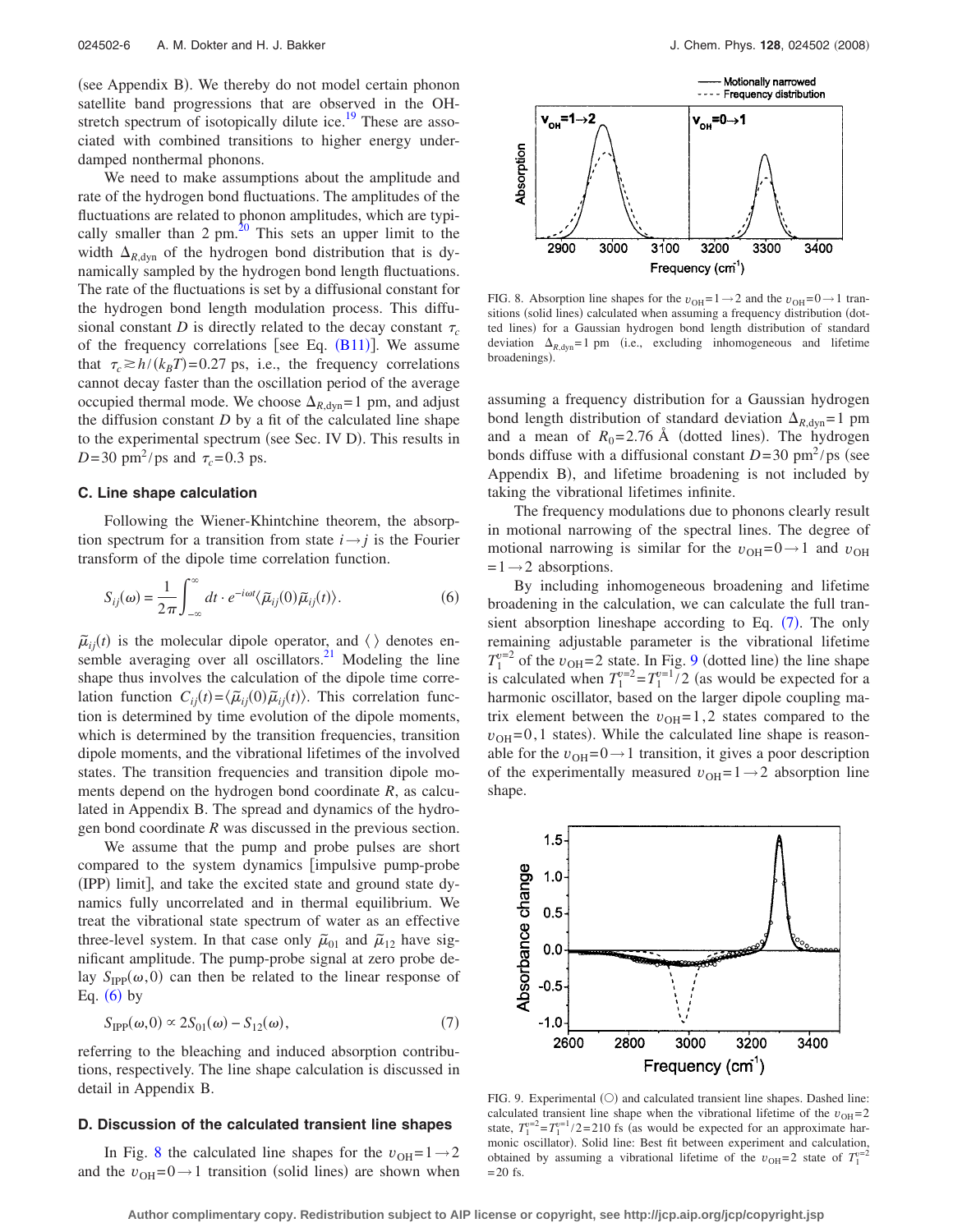We conclude that under the assumption that  $T_1^{v=2}$  $=T_1^{v=1}/2$ , the LS model cannot give a proper description of the  $v_{OH} = 1 \rightarrow 2$  absorption line shape. The LS model can only give rise to strong line broadening for this transition, when the  $v_{OH} = 2$  energy is close to the top of the water autodissociation barrier. We find, however, that this is only the case for relatively short hydrogen bonds  $(R \sim 2.65 \text{ Å})$ that do not occur in ice  $(R \sim 2.76 \pm 0.1$  Å).

We have tried to find different parameterizations of the LS potential  $[Eq. (5)]$  $[Eq. (5)]$  $[Eq. (5)]$  that would lower the top of the water autodissociation barrier, and bring it closer to the  $v_{OH} = 2$ energy of longer hydrogen bonds. We found, however, that lowering the barrier unavoidably implies a strong increase of the anharmonicity of the OH-stretch vibration. This results in  $v_{OH} = 1 \rightarrow 2$  transition frequencies that are far too redshifted compared to the experimental observations. A low anharmonicity of the OH-stretch potential of ice is also in line with the nearly harmonic value for the OH-stretch overtone absorption  $(6300 \text{ cm}^{-1})$ .<sup>[10](#page-8-8)</sup>

This leaves us with the remaining possibility that the broad  $v_{\text{OH}} = 1 \rightarrow 2$  line shape is determined primarily by a very short lifetime of the  $v_{OH} = 2$  vibrational state, i.e.,  $T_1^{v=2}$  $\ll T_1^{\nu-1}/2$ . We find good agreement between the experimental and calculated transient spectra when  $T_1^{v=2} \approx T_1^{v=1}/20$ , making  $T_1^{v=2}$  only 20 $\pm$ 4 fs, as illustrated in Fig. [9.](#page-5-3) An explanation for this very short lifetime of the  $v_{OH} = 2$  vibrational state can be found in the resonance of the  $v_{OH} = 1 \rightarrow 2$  transition with the overtone of the bending vibration. This allows for very fast energy redistribution from the  $v_{OH} = 2$  vibrational state.

## **V. COMPARISON WITH LIQUID WATER**

We have shown that the relaxation of the OH-stretch vibration of  $HDO: D<sub>2</sub>O$  ice proceeds via an intermediate state with a blueshifted absorption. A similar intermediate state is present in the vibrational relaxation pathway of liquid water.<sup>15</sup> For liquid H<sub>2</sub>O, the full spectrum of the intermediate state is hard to observe, because it is dominated by the pure pump-probe and heating signals ( $\Delta \sigma_{PP}$  and  $\Delta \alpha_T$ , respectively). For  $HDO: D<sub>2</sub>O$  ice, the intermediate state absorption can be observed more clearly, because it appears spectrally separated, and because the heating effect is less pronounced.

We would like to comment on why proton delocalization can explain the broadening of the induced absorption in the case of liquid water, but not in the case of ice. This relates mainly to the very different hydrogen bond distributions that occur in ice and water. Ice is highly ordered and a hydrogen bond length spread of only  $2.759 - 2.767$  Å is present.<sup>4</sup> The liquid phase of water contains much more disorder, showing a spread of  $2.6-2.9$  Å.<sup>[17](#page-9-6)</sup> Therefore, very short hydrogen bonds occur in water, for which the LS potential allows the proton to delocalize in the  $v_{OH} = 2$  state. This qualitative difference in short and long hydrogen bonds makes the induced absorption of water very asymmetric. In the case of ice, the induced absorption line shape is determined by the lifetime, and its absorption is therefore very symmetric. For several reasons, the  $v_{OH} = 1 \rightarrow 2$  transition linewidth in water is expected to be less dominated by lifetime broadening. The lifetime of the  $v_{OH} = 1$  state in water is much longer than in ice (740 fs). Therefore, it is likely that the lifetime of the  $v_{OH}$  $=$  2 state in water will be longer as well. Most importantly, a longer  $v_{OH}$  = 2 lifetime for HDO:  $D_2O$  water is expected than for  $HDO: D<sub>2</sub>O$  ice, since the H–O–D bending overtone is no longer in complete Fermi resonance with the OH-stretch vibration.

It is remarkable that very slow  $(>100 \text{ ps})$  thermal dynamics is observed in ice but not in liquid water. The OHstretch absorption in ice is much sharper than in water, which makes thermal signals (usually related to a small frequency shifts and cross section changes) relatively stronger. The amplitude of a signal resulting from a thermally induced frequency shift  $\delta$  of a Gaussian band of width  $\mu$  scales as  $\delta/\mu^2$ , thus quadratically decreasing with the linewidth. Because the water OH-stretch absorption is four to five times broader than the ice OH-stretch absorption, thermal effects are 20 times weaker (assuming similar thermally induced frequency shifts). Absorption lines in the liquid phase that are equally narrow as the OH-stretch line in  $HDO: D<sub>2</sub>O$  ice can also show long-time-scale thermal dynamics, $^{22}$  similar to the slow dynamics reported here for ice.

#### **VI. CONCLUSIONS**

We find that the vibrational relaxation of ice proceeds via an intermediate state, which has a blueshifted absorption by  $50\pm20$  cm<sup>-1</sup>. The intermediate likely corresponds to the OH-stretch absorption of water molecules of which the H–O–D bending vibration is excited, as a result of vibrational relaxation. By fitting our data to a kinetic model, we can separate the pure pump-probe spectrum from the response of the intermediate state. We find the vibrational lifetime of ice to be  $420 \pm 30$  fs, in accordance with earlier studies, $\frac{13}{13}$  and the lifetime of the intermediate state to be  $390±40$  fs.

We observe thermally induced absorption changes of the OH-stretch mode that evolve on a time scale of tens to hundreds of picoseconds. These transmission changes likely relate to collective reorganizations of the ice lattice in response to heating.

A striking feature of the pure pump-probe spectrum of ice is the strongly broadened  $v_{OH} = 1 \rightarrow 2$  transition. Such broadening was also observed for liquid water, and could be explained from proton delocalization in the  $v_{OH} = 2$  state.<sup>11[,17](#page-9-6)</sup> We modeled the  $v_{OH} = 0 \rightarrow 1$  and  $v_{OH} = 1 \rightarrow 2$  line shapes of ice using the Lippincott-Schroeder model for the OH-stretch potential. Using this model, we find that proton delocalization cannot occur in the  $v_{OH} = 2$  vibrational state of ice. Delocalization occurs only for fairly short (strong) hydrogen bonds that are not present in the ice crystal. Proton delocalization therefore does not contribute to the observed broadening of the induced absorption.

We find that the strong broadening of the induced absorption follows from a very short vibrational lifetime of the  $v_{\text{OH}}$ =2 state  $(T_1^{v=2}$ =20±4 fs). This short lifetime can be explained from the resonance of the  $v_{OH} = 1 \rightarrow 2$  transition with the overtone of the H–O–D bending vibration.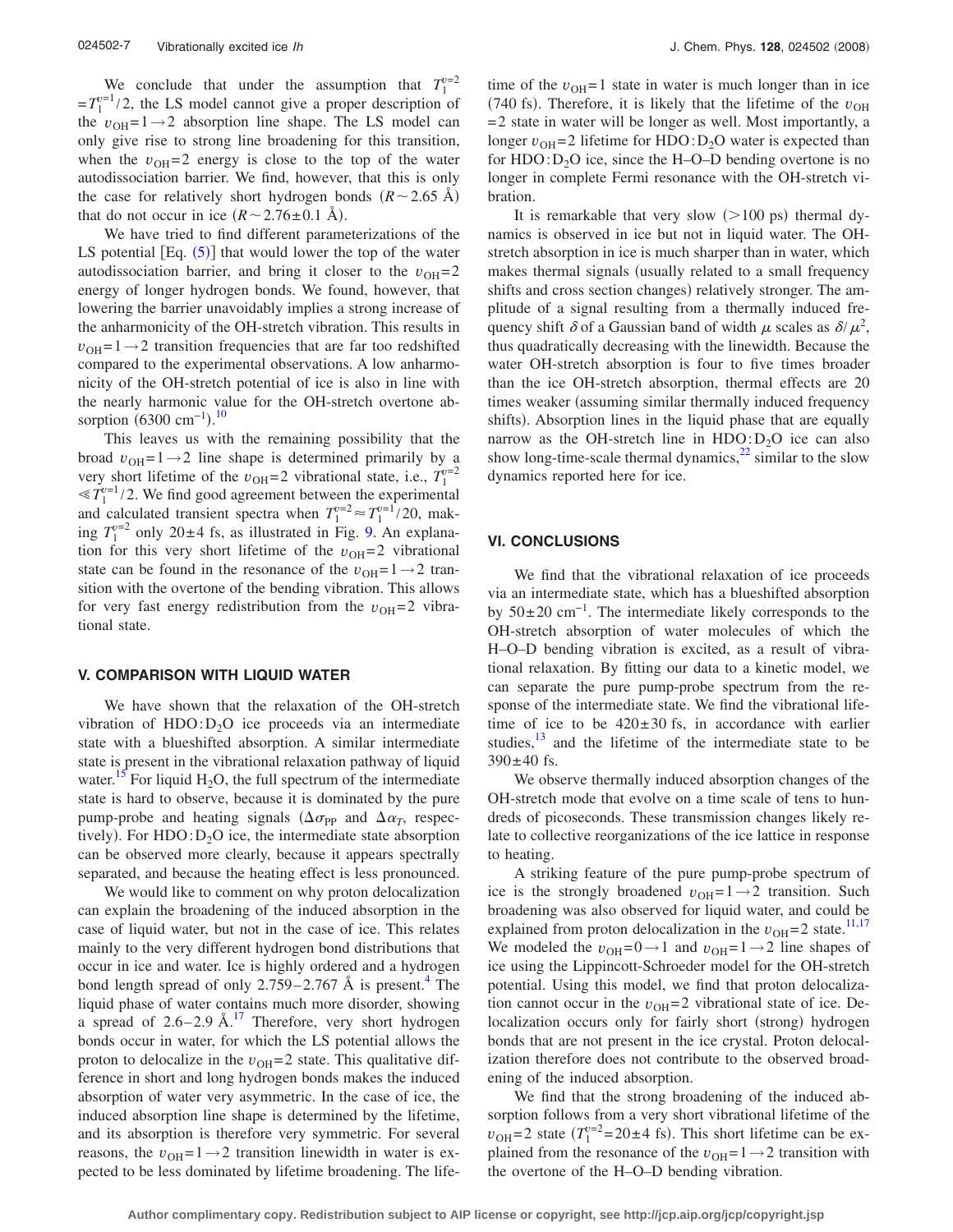# **ACKNOWLEDGMENTS**

This work is part of the research program of the Stichting voor Fundamenteel Onderzoek der Materie (FOM), which is financially supported by the Nederlandse Organisatie voor Wetenschappelijk Onderzoek (NWO). We thank Pieter Rein ten Wolde for critically reading the manuscript. One of us (A.M.D.) wishes to thank Harm Geert Muller for useful discussions. Hinco Schoenmaker is gratefully acknowledged for technical support.

## **APPENDIX A: KINETIC MODELING**

The following equations describe the dynamics of the molecules that were excited by the pump pulse:

$$
\frac{dN_1}{dt} = -\frac{1}{T_1} N_1,
$$
\n
$$
\frac{dN_0^*}{dt} = \frac{1}{T_1} N_1 - \frac{1}{\tau_{\text{eq}}} N_0^*,
$$
\n(A1)\n
$$
\frac{dN_0}{dt} = \frac{1}{\tau_{\text{eq}}} N_0^*.
$$

 $N_1$ ,  $N_0^*$ , and  $N_0$  refer to the populations of the levels depicted in Fig. [4.](#page-2-1) As boundary conditions, we assume that on  $t=0$  the number of molecules in the excited state equals the number of molecules removed from the ground state,  $N_0(0)$  $=-N_1(0)$ , and  $N_0^*(0) = 0$ . We then find

$$
N_1(t) = N_1(0)e^{-t/T_1},
$$
  
\n
$$
N_0^*(t) = N_1(0)\frac{\tau_{eq}}{T_1 - \tau_{eq}}(e^{-t/T_1} - e^{-t/\tau_{eq}}).
$$
\n(A2)

When the excited molecules relax to the ground state, the entire ice crystal gets gradually heated. Because of this heating, the OH-stretch cross-section spectrum  $[\sigma_{01}(\omega, t)]$ slightly blueshifts, resulting in thermal absorption changes  $\Delta \alpha_T(\omega, t)$  observed in the experiments. We assume the change of the spectrum  $\sigma_{01}(\omega, t)$  upon heating is proportional to the total number of molecules  $N_{\text{rel}}$  that have decayed to the ground state,

$$
\Delta \alpha_T(\omega, t) \propto N_{\text{rel}}(t)
$$
  
= 
$$
\int_{t'=0}^{t} \frac{1}{\tau_{\text{eq}}} N_0^*(t') dt'
$$
  
= 
$$
N_1(0) - N_1(0) (\tau_{\text{eq}} e^{-t/T_{\text{eq}}} - T_1 e^{-t/T_1}) / (\tau_{\text{eq}} - T_1).
$$
 (A3)

Heating affects the cross sections of all molecules, not only of the initially excited number of molecules  $N_1(0)$ , as we implicitly assume above. It can be shown that taking into account the heating effect on all molecules, in fact, gives the same expression for  $\Delta \alpha_T$  as above if the fraction of excited molecules  $N_1(0)/C$  is small, which is the case in our experiment.<sup>14</sup>

# **APPENDIX B: DETAILS OF LINE SHAPE CALCULATION**

Assuming a classical fluctuating bath, the dipole time correlation function can be written as

$$
\langle \tilde{\mu}_{ij}(0)\tilde{\mu}_{ij}(t)\rangle = C_{ij}(t)
$$
  
=  $\langle u_{ij}(t)u_{ij}(0) m_{ij}(t)m_{ij}(0) e^{-i\int_0^{\tau} \omega_{ij}(\tau)d\tau - \Gamma_{ij}t}\rangle$  (B1)

where we defined  $\hat{\epsilon}$  as the laser field polarization,  $\hat{M} = M\hat{M}$  as the molecular dipole moment,  $m_{ij} = \langle i | M | j \rangle$  as the magnitude of the transition dipole moment, and  $u(t) = \hat{\epsilon} \cdot \hat{M}$  as the molecular orientation. The  $\Gamma_{ij}$  equal the dipole dephasing rates due to vibrational relaxation, which are given by

<span id="page-7-1"></span>
$$
\Gamma_{01} = \frac{1}{2T_1^{\nu=1}},\tag{B2}
$$

<span id="page-7-2"></span>
$$
\Gamma_{12} = \frac{1}{2T_1^{v=1}} + \frac{1}{2T_1^{v=2}}.
$$
\n(B3)

 $T_1^{v=j}$  equals the vibrational population decay time for vibrational state  $|j\rangle$  (we write  $2T_1$  since within the density matrix formulism, polarizations are proportional to coherences, which dephase due to vibrational relaxation at half the population relaxation rate of the corresponding excited state<sup>23</sup>.

For ice we can neglect the effects of reorientation, and take  $u_{ij}(t) = 1$ . In our model, the dipole transition moments  $m_{ij}$  and frequencies  $\omega_{ij}$  depend parametrically on the hydrogen bond length R. Length modulations in R will result in time-dependent fluctuations of  $\omega_{ij}$  and  $m_{ij}$ . We assume that the OH-stretch motion depends parametrically on the hydrogen bond stretch (O···O) coordinate. This type of adiabatic approach is commonly used in describing the coupling between a high-frequency O–H stretch vibration and a lowfrequency O–H $\cdot \cdot$ O hydrogen bond. The approximation will be valid when the  $O \cdot \cdot O$  modulations are slow compared to the OH-stretch motion, which is a fairly reasonable assumption since the thermally excited phonon vibrations  $(\sim 200 \text{ cm}^{-1})$  in ice are an order of magnitude slower in frequency than the OH-stretch vibrations  $(\sim 3000 \text{ cm}^{-1})$ .<sup>[24](#page-9-13)</sup> We solve the one-dimensional Schrödinger Equation for the LS potential with a parametric dependence on the hydrogen bond coordinate *R* using a Numerov algorithm<sup>25</sup> [we adopt reduced units of energy (cm<sup>-1</sup>), length (Å), and mass (m/ $\hbar^2$ ), and take the reduced mass of an OH oscillator equal to 0.0279 Å<sup> $-2$ </sup>/cm<sup>-1</sup>]. This results in eigenenergies  $E_v$  and eigenfunctions  $|v\rangle$  up to  $v_{OH}$ =2 for each hydrogen bond coordinate *R*. The OH-stretch absorption frequency is given by the relation  $\omega_{ij}(R) = (E_j - E_i)/\hbar$  and the absorption cross sections  $m_{ij}$  are found by calculating the matrix elements  $\langle i|r|j\rangle$ for each  $v_{\text{OH}} = i \rightarrow j$  transition.

Making explicit the ensemble average over the hydrogen bond length distributions in Eq.  $(6)$  $(6)$  $(6)$ , we have

<span id="page-7-0"></span>
$$
C_{ij}(t) = \int_0^\infty dR' \cdot f_{\text{stat}}(R') \int_0^\infty dR \cdot C_{ij}(R, R', t), \quad (B4)
$$

where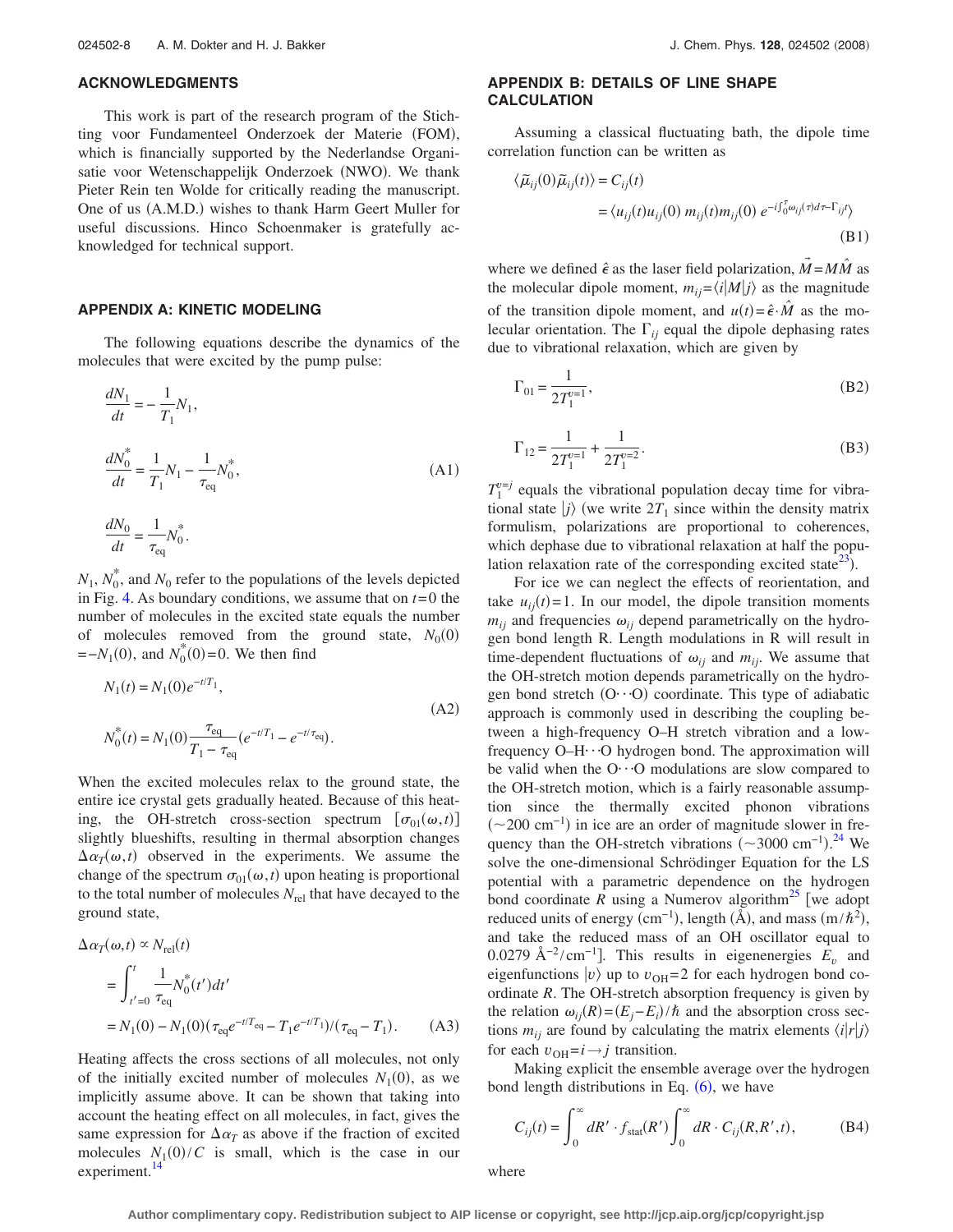$$
C_{ij}(R, R', t) = P_{ij}(R, R', 0) P_{ij}(R, R', t).
$$
 (B5)

 $P_{ij}(R, R', t)$  now equals a macroscopic time-dependent polarization. The  $(R, R')$  hydrogen bond coordinates refer to the dynamic and static hydrogen bond distributions, as discussed in Sec. IV B, i.e.,  $P_{ij}(R, R', t)$  is generated by the subset of oscillators that experience an instantaneous hydrogen bond length *R* and have an equilibrium hydrogen bond length *R*.  $P_{ij}(R, R', t)$  accumulates phase by a factor of  $e^{i\omega(R)t}$ , but gains additional phase and changes amplitude as a result of the frequency modulations. The line shape calculation is now reduced to the calculation of the dipole time correlation functions  $C_{ij}(R, R', t)$ .

The length spread and dynamics of the hydrogen bonds in the ice crystal were discussed in Sec. IV B. These are related to a frequency spread and modulation in OH-stretch frequencies by the LS model. The inhomogeneous spread in hydrogen bonds  $f_{stat}(R')$  follows a Gaussian distribution of width  $\Delta_{R,\text{stat}}$ =0.4 pm and mean  $R_0$ =2.76 Å. Around each hydrogen bond length *R'*, we center a distribution of hydrogen bond lengths  $f_{dyn}(R, R')$  to account for the stochastic modulation of the hydrogen bonds by phonons.  $f_{dyn}(R, R')$  equals a Gaussian distribution of width  $\Delta_{R,\text{dyn}}=1.0$  pm and mean  $R^{\prime}$ .

We rewrite the integrals in Eq.  $(B4)$  $(B4)$  $(B4)$  as discrete summations over the variables  $(R, R')$ , adopting integration steps of length  $dR=1\times10^{-13}$  m.

$$
C_{ij}(t) = \sum_{k} f_{\text{stat}}(R'_k) \sum_{l} C_{ij}(R_l, R'_k, t). \tag{B6}
$$

We assume that the pump and probe pulses are short compared to the system dynamics (impulsive pump-probe limit), and take the excited state and ground state dynamics fully uncorrelated and in thermal equilibrium. We can then neglect cross correlations between the different states in the third order response. We calculate the transient spectrum from the linear response for thermal equilibrium populations in both the ground and excited state.

For each transition  $v_{OH} = v - 1 \rightarrow v$ , each bin *l* has an associated cross section  $m_{l,v}$  as calculated from the LS model this bin-associated transition dipole moment should not be confused with the earlier definition of the transition dipole moment  $m_{ij}$ , where the indices refer to vibrational states). The bins exchange population from bin *l*=*m* to *l*=*n* on a rate  $k_{m,n}$  according to a diffusional process, to account for the stochastic stretching modulations of the hydrogen bond length. Assuming constant diffusion over the entire distribution of hydrogen bonds  $[(k_{m,m+1}+k_{m+1,m})/2=k_0]$ , and using detailed balance  $k_{m,m+1} \cdot f_{\text{dyn}}(R_m, R_k') = k_{m+1,m} \cdot f_{\text{dyn}}(R_{m+1}, R_k'),$ the hop rates are given by

$$
k_{m,n} = k_0 \frac{2f_{\text{dyn}}(R_n, R'_k)}{f_{\text{dyn}}(R_m, R'_k) + f_{\text{dyn}}(R_n, R'_k)},
$$
  
for  $n = m \pm 1$ ; 0, for  $n \neq m \pm 1$ , (B7)

$$
k_0 = \frac{D_{\text{hop}}}{dR^2},\tag{B8}
$$

where  $D_{\text{hop}}$  is the diffusion constant determining the rate of the stochastic hydrogen bond modulations.

For simplicity, we will write the simple indices  $(l, k)$  for the discretized variables  $(R_l, R'_k)$  and index *v* to denote the  $v_{OH} = v - 1 \rightarrow v$  transition. In each time step of the integration we keep track of the complex amplitude  $P_{l,k,v}(t)$  $\equiv P_{v-1v}(R_l, R'_k, t)$  of the polarization associated with each bin *l*, according to

<span id="page-8-10"></span>
$$
\frac{dP_{l,k,v}}{dt} = (i\omega_l - \Gamma_{v-1v} - k_{l,l+1} - k_{l,l-1})P_{l,k,v}
$$

$$
+ k_{l+1,l} \frac{m_{l,v}}{m_{l+1,v}} P_{l+1,k,v} + k_{l-1,l} \frac{m_{l,v}}{m_{l-1,v}} P_{l-1,k,v}, \quad (B9)
$$

$$
P_{l,k,v}(0) = f_{\text{dyn}}(R_l, R'_k) m_{l,v}.
$$
\n(B10)

 $\Gamma_{v-1v}$  equals the polarization decay due to vibrational relaxation [see Eq.  $(B2)$  $(B2)$  $(B2)$  and Eq.  $(B3)$  $(B3)$  $(B3)$ ]. Equation  $(B9)$  $(B9)$  $(B9)$  consists of a system of *l* linear differential equations for each  $v_{OH} = v$ −1→*v* transition and each hydrogen bond coordinate *Rk* . This system is solved by numerical integration. The only remaining fit parameter is  $D_{\text{hop}}$ , which was adjusted to give the best description of the linear  $v_{OH} = 0 \rightarrow 1$  absorption  $(D_{\text{hop}} = 30 \text{ pm}^2/\text{ps})$ 

In the limit of a Gaussian hydrogen bond length distribution, a linear mapping between *R* and OH-stretch frequency, and a white cross-section spectrum,  $D_{\text{hop}}$  is related to the frequency-frequency correlation time  $\tau_c$  by<sup>26[,27](#page-9-16)</sup>

<span id="page-8-9"></span>
$$
\tau_c = \frac{dR^2}{D_{\text{hop}}} (1 - \sqrt{1 - 2dR^2/\Delta_{R,\text{dyn}}^2})^{-1}
$$
(B11)

$$
\rightarrow \frac{\Delta_{R,\text{dyn}}^2}{D_{\text{hop}}}, \quad \text{if } dR \ll \Delta_{R,\text{dyn}}.\tag{B12}
$$

Because of the anharmonicities included in the LS model, the mapping between hydrogen bond coordinates *R* and the OH-stretch frequencies and cross sections is, however, a more complicated relation (including non-Condon effects). Numerical calculation of  $\tau_c$  by determining the exponential decay time of the frequency-frequency correlation function  $\langle \delta \omega(0) \delta \omega(t) \rangle$  [ $\delta \omega(t) = \omega(t) - \omega_0$ ,  $\omega_0$  being the mean frequency of the distribution], resulted in  $\tau_c$ =0.33 ps for the  $v_{\text{OH}}$ =0  $\rightarrow$ 1 transition and  $\tau_c$ =0.27 ps for the  $v_{\text{OH}}$ =1 $\rightarrow$ 2 transition. From Eq. ([B11](#page-8-9)) we find  $\tau_c \approx 0.3$  ps, which shows that the distributions are near Gaussian.

- <span id="page-8-1"></span><sup>2</sup>W. Kuhs and M. Lehmann, J. Phys. (Paris) 48, 3 (1987).
- $3$ K. Rottger, A. Endriss, J. Ihringer, S. Doyle, and W. F. Kuhs, Acta Crystallogr., Sect. B: Struct. Sci. **50**, 644 (1994).
- <span id="page-8-2"></span>J.-L. Kuo, M. L. Klein, and W. F. Kuhs, J. Chem. Phys. **123**, 134505  $(2005)$
- <span id="page-8-3"></span>(2005).<br><sup>5</sup> J. E. Bertie and E. Whalley, J. Chem. Phys. **40**, 1637 (1963).<br><sup>6</sup> G. Seifert, K. Weidlich, and H. Greener, Phys. Bey, B. **56**, 23.
- <span id="page-8-4"></span><sup>6</sup>G. Seifert, K. Weidlich, and H. Graener, Phys. Rev. B **56**, 231 (1997).
- <span id="page-8-5"></span><sup>7</sup> V. Buch and J. Devlin, J. Chem. Phys. **110**, 3437 (1999).
- <span id="page-8-6"></span><sup>8</sup>M. Wojcik and V. Buch, J. Chem. Phys. **99**, 2332 (1993).
- <span id="page-8-7"></span><sup>9</sup> E. R. Lippincott and R. Schroeder, J. Chem. Phys. **23**, 1099 (1955). <sup>3</sup> E. R. Lippincott and R. Schroeder, J. Chem. Phys. **23**, 1099 (1955).<sup>10</sup> C. Haas and D. F. Hornig, J. Chem. Phys. **32**, 1763 (1960).
- <span id="page-8-8"></span>

<span id="page-8-0"></span><sup>&</sup>lt;sup>1</sup>L. Pauling, J. Am. Chem. Soc. **57**, 2680 (1935).